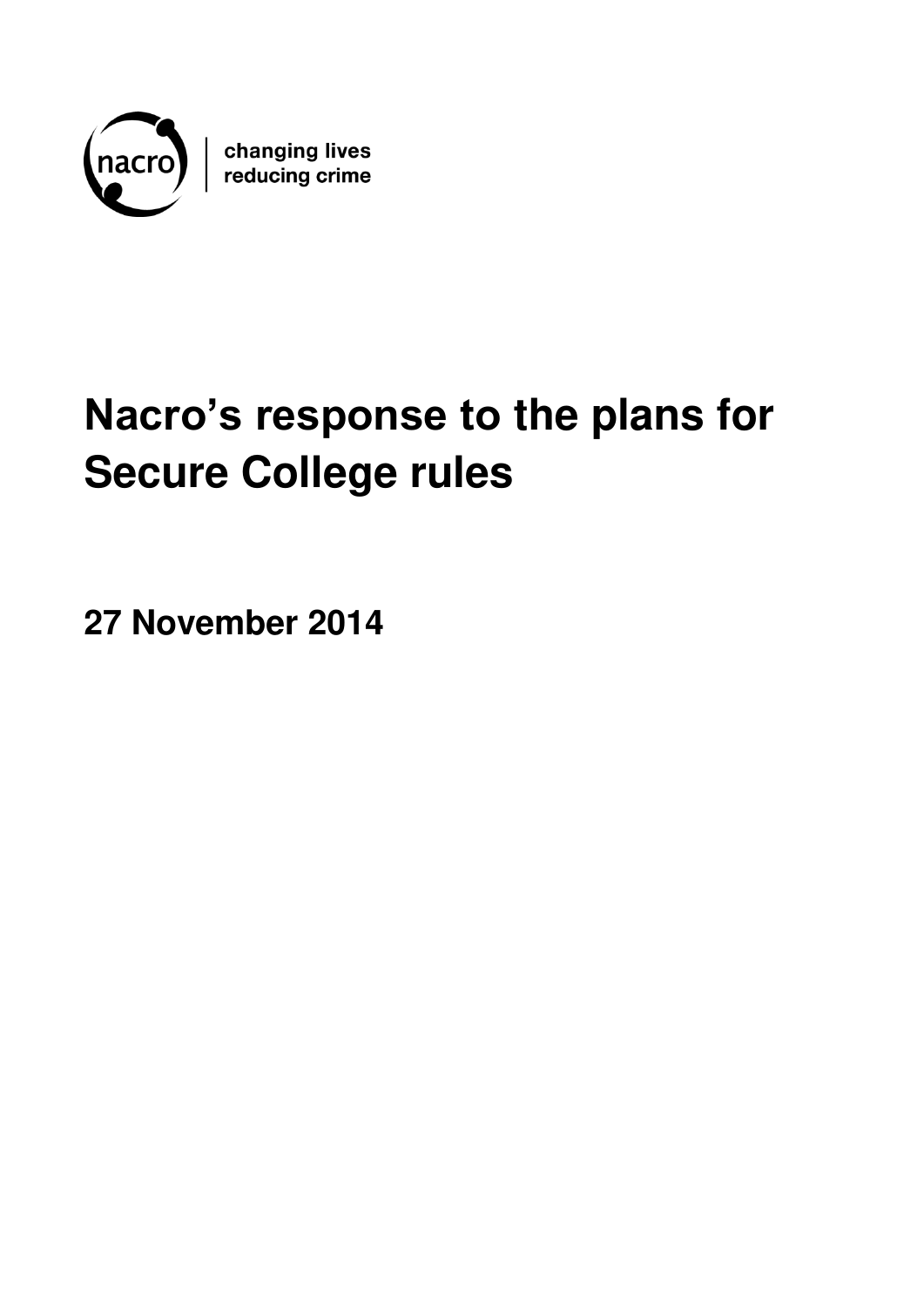# **About Nacro**

At Nacro, the crime reduction charity, we are dedicated to reducing crime and reoffending in communities across England and Wales. We design and deliver programmes that equip people with the skills, advice, attitude and support they need to move their lives on and move away from crime.

Our services include:

Education: We provide young people with the skills they need to get back into education, training or employment through specialised courses such as pre-vocational and vocational programmes, problemsolving and employment preparation programmes that are designed for people who are stuck and can't see a way forward.

Housing: We help people, often with complex needs, including young people, to find somewhere to live and to give them the stability and support they need to acquire new skills and patterns of behaviour to turn their lives around.

Offender management: We work with offenders in the courts, in prisons and in the community, managing the offender journey in a way designed to minimise the risk of reoffending. We also work at the heart of communities to give people the best possible chance of reintegrating into society successfully.

Resettlement Advice Service: Our dedicated national phone and online service provides advice and support on resettlement matters to offenders, their families and practitioners such as finding somewhere to live, getting a job and dealing with the disclosure of a criminal record.

Substance misuse: Our services combine a dual focus on the individual and the community, offering people interventions, information, advice and guidance programmes so they can not only recover from drug or alcohol dependence but also start to contribute actively and positively to the community.

Working in partnership to influence policy: We use our knowledge of what works to reduce crime to help inform policy and shape practice. In line with this, we work closely with government and public and private sector partners, using our experience on the ground to establish and pilot the best ways of reducing crime in local neighbourhoods. Nacro is also a regular contributor to government consultations and important debates on key subjects in the criminal justice sector.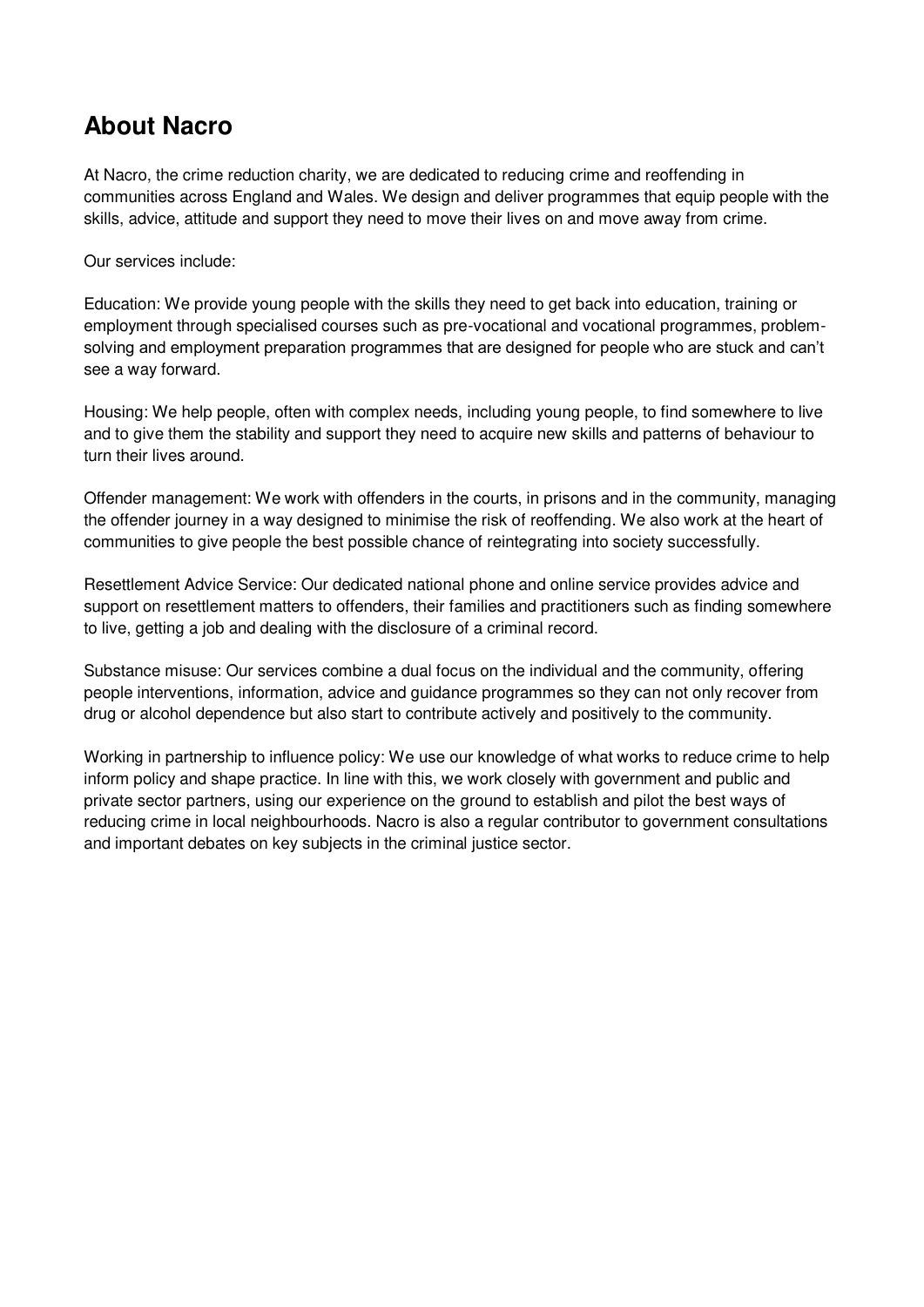# **Introduction**

Nacro is responding from the perspective of a specialist provider of education and training to a significant number of young people who are 'lost' to the mainstream education system. Nacro Education achieved a 'Good' (Grade 2) in its recent Ofsted inspection in April 2014. We run over 30 education centres around the country, with personalised, vocational courses that provide young people with the skills they need to get into education, training or employment. Over the past ten years, Nacro's education programme has helped more than 60,000 young people.

Nacro's learners include those who have learning difficulties, low educational attainment and those who have spent time in custody. Some have grown up in care, and some have suffered abuse. Over half of Nacro's learners have an offending background. Unlike many providers, we refuse to routinely exclude on the basis of prior offending because we believe that young people should be given a chance at rehabilitation. Therefore, many of the lessons learnt from working with young offenders inside our classrooms are equally applicable to working with young offenders in custody.

Young offenders are one of the most socially excluded and vulnerable groups and have already experienced multiple disadvantage in their lives. They suffer significant health inequalities, particularly in the area of mental health, and many have multiple needs. Therefore, Nacro welcomes the continued emphasis on minimum standards for young people in custody.

# **Response**

## **Ethos and purpose**

Nacro welcomes the renewed emphasis on the education that young offenders receive whilst in custody. Through our education programmes, Nacro understands the importance of education and training to move lives away from crime. Whilst approximately one in three young offenders have educational or employment related needs, research from the Nacro-led Beyond Youth Custody (BYC) programme – a research and evaluation programme delivered in partnership with three specialist organisations and universities – found that young people in custody often have additional needs which are cumulative and interlocking.<sup>1</sup> For example, almost a third of young offenders have a mental health need (31%)<sup>2</sup> and both physical and mental trauma is particularly common in the backgrounds of violent young offenders: in one study 91% of violent young offenders had experienced abuse or loss,<sup>3</sup> and in another study 60% had traumatic brain injury.<sup>4</sup> Whilst it is important to improve educational attainment and provide skills for life, the ethos and purpose must also give equal attention to other rehabilitative interventions so that the reasons why young people end up in custody in the first place are addressed systematically. Without this focus, the proposals in the consultation are unlikely, in and of themselves, to have the desired effect in terms of reduced reoffending and offender well-being.

## **Education**

All young people should be given the opportunity to engage in a flexible curriculum. In particular, Nacro supports the rule that provides young people in custody with 30 hours of education per week as there should be no inequality between the education that young people receive in custody and in the community. Whilst Secure Colleges should provide an opportunity to systematically engage young

 1 Bateman T, Hazel N and Wright S (2013*) Resettlement of Young People Leaving Custody: Lessons from the literature* London: Beyond Youth Custody

 $^2$  Chitsabesan P, Kroll L, Bailey S, Kenning C, Sneider S, MacDonald W, Theodosiou L (2006) 'Mental health needs of young offenders in custody and in the community' *The British Journal of Psychiatry* 188:534-540 3 Boswell G (1996) *Young and dangerous: The backgrounds and careers of section 53 offenders* Aldershot: Avebury

<sup>&</sup>lt;sup>4</sup> William H (2012) *Repairing shattered lives: Brain injury and its implications for criminal justice London: Barrow Cadbury Trust*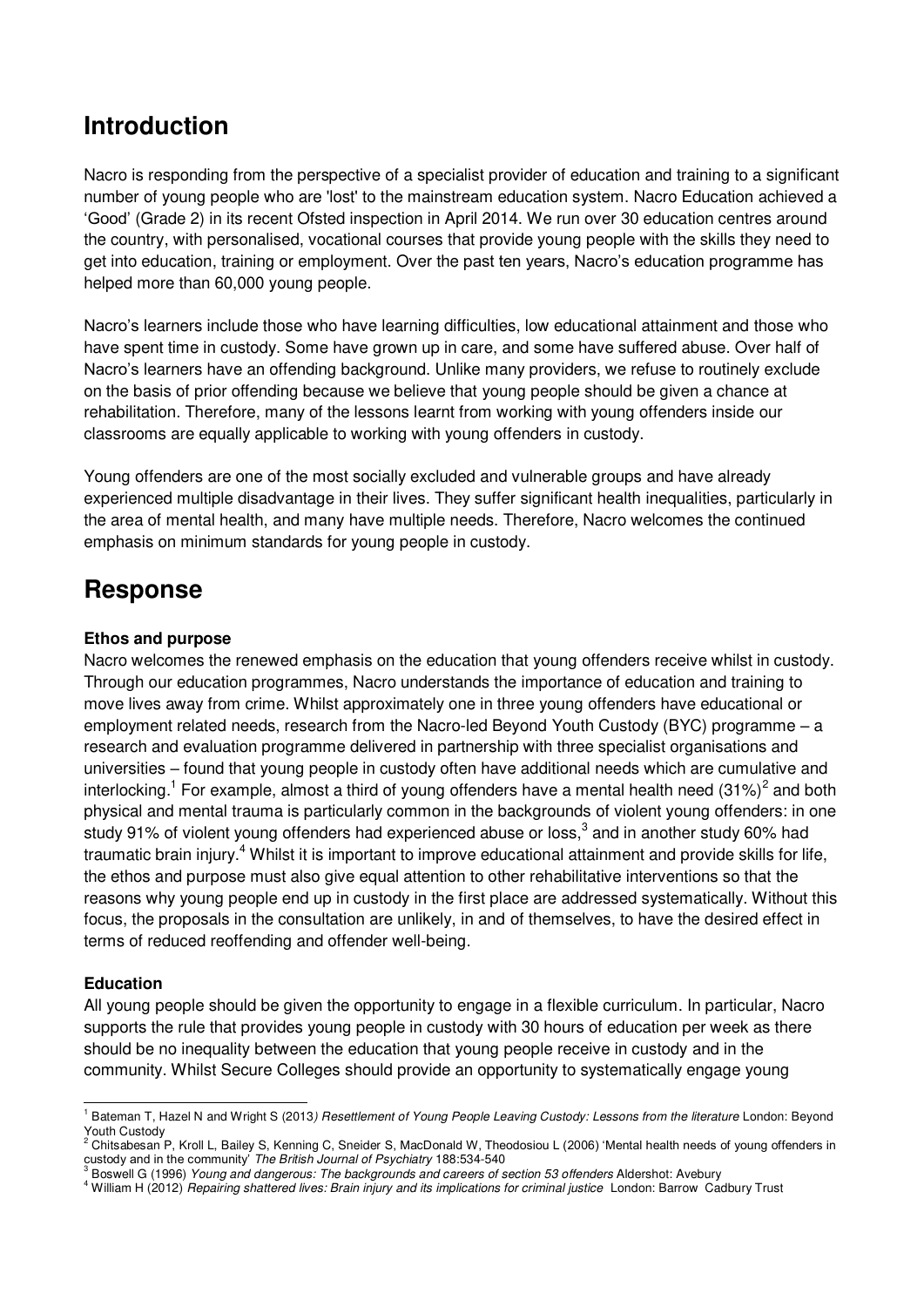people in custody in some form of education, the flexible curriculum should allow for the fact that some of the young people will not have an entry level qualification, and will need a period of stabilisation before they can engage in the curriculum. In the interim, young people should be familiarised with the Secure College regime and needs such as mental or physical illness, trauma or substance misuse should addressed by specialised services which teach them coping mechanisms that build up their resilience to fully engage.

The experience of Nacro's education services points to the need for quality education provision which supports young people in choosing the life they want by tailoring our approach to each individual, challenging them and focusing on achievable outcomes. In this mix, a flexible curriculum must be tailored to conform with trauma-informed practice, given that many of the young people will have suffered trauma in early childhood. Trauma-informed practice is different from trauma-specific services and may involve 'awareness raising and training for staff, the provision of safe environments, reducing the scope for re-traumatisation and the coordination of provision designed to increase resilience and support.<sup>5</sup> It can incorporate three key elements: an understanding of the prevalence of trauma; recognition of the effects of trauma both on those affected and on those who work with them (secondary trauma); and the design of services which are informed by this knowledge.

Education in custody must aim to impact positively on reoffending upon release. Completed education programmes can lead to employment which in turn has been shown to reduce reoffending. However, given that the average length of time in custody for young people is 85 days**,** 6 education programmes may not be completed whilst in custody. Therefore, the curriculum should be:

- Easily transferable to education and training providers in the community so the young person can pick up where they left off.
- For older children, education should also link to realistic employment opportunities, so that they can find work quickly upon release.

Such a curriculum can be achieved more easily if education providers operate in the community and have strong links with local employers so that there are no gaps in provision on release, where reoffending often takes place.

## **Assessments, plans and services**

Nacro agrees that there should be rules for assessments and plans as they have been an irregular feature when young people arrive in custody.<sup>7</sup> It is important for them to adhere to the regulatory requirements for a single assessment process which informs a unified Education, Health and Care Plan (EHCP), as outlined in the Department of Education's 'Support and aspiration: A new approach to special educational needs and disability'.<sup>8</sup> This approach will simplify the process of identifying and planning provision for young people in the secure estate. The assessment should include screening for mental health problems as well as traumatic brain injury. In this regard, the rule on safe and timely access to health services should explicitly include physical and mental health services to ensure that both are on an equal footing.

In addition, assessments and plans should be carried out by qualified professionals who are adequately trained. The assessments should not just involve a tick box exercise which relies on self-disclosure

 5 Wright S and Liddle M (2014) *Developing trauma-informed resettlement for young custody leavers: A practitioners guide* London: Beyond Youth Custody<br><sup>6</sup> Ministry of Justice (20

Ministry of Justice ( 2014) *Youth Justice Statistics 2012/13: Statistics bulletin* London: Ministry of Justice

<sup>7</sup> *Supra* note 1

<sup>&</sup>lt;sup>8</sup> Department of Education (2012) *Support and aspiration: A new approach to special educational needs and disability: Progress and next steps* London: Department for Education